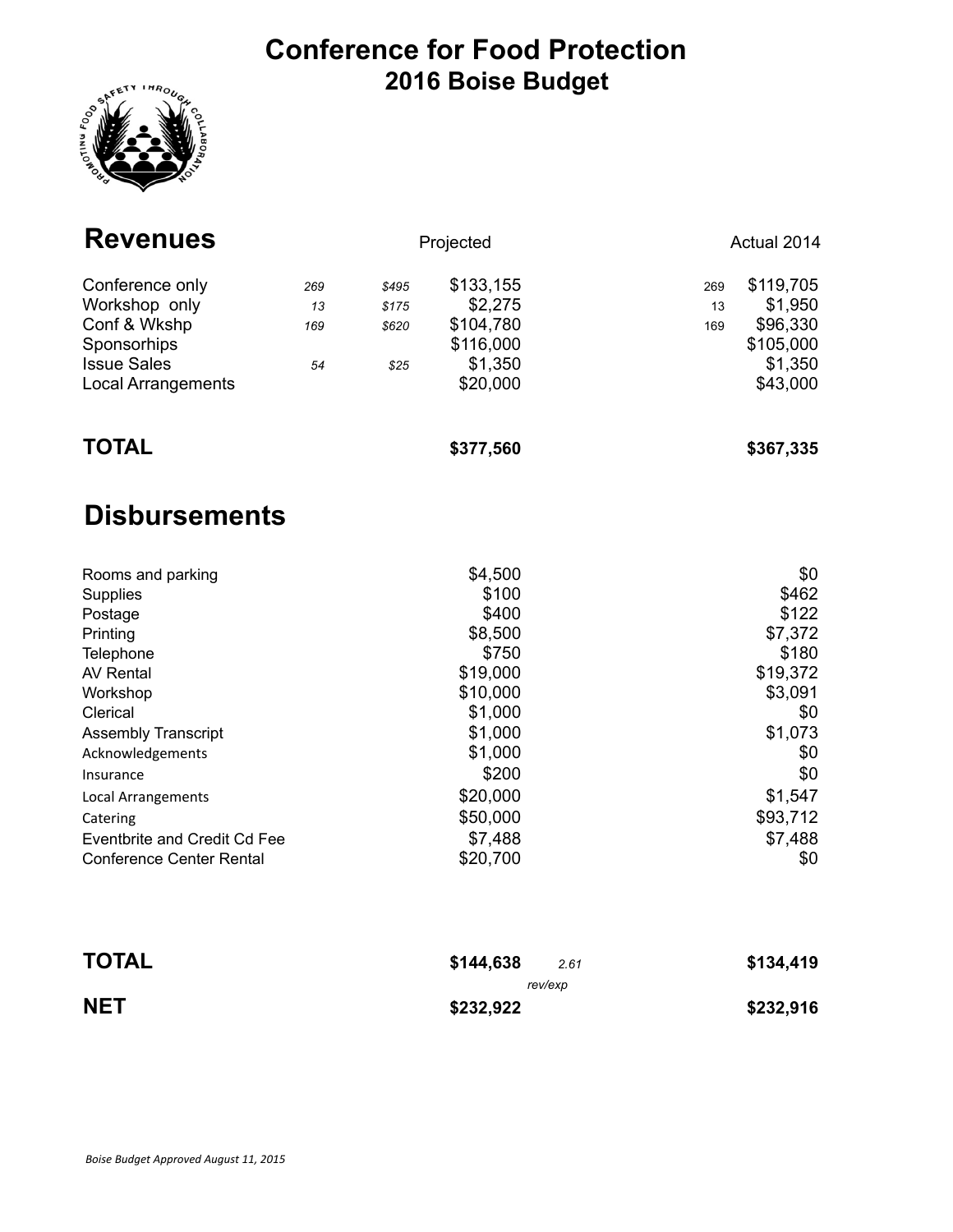## **Conference for Food Protection 2016 Boise Budget**

*2.73 rev/exp*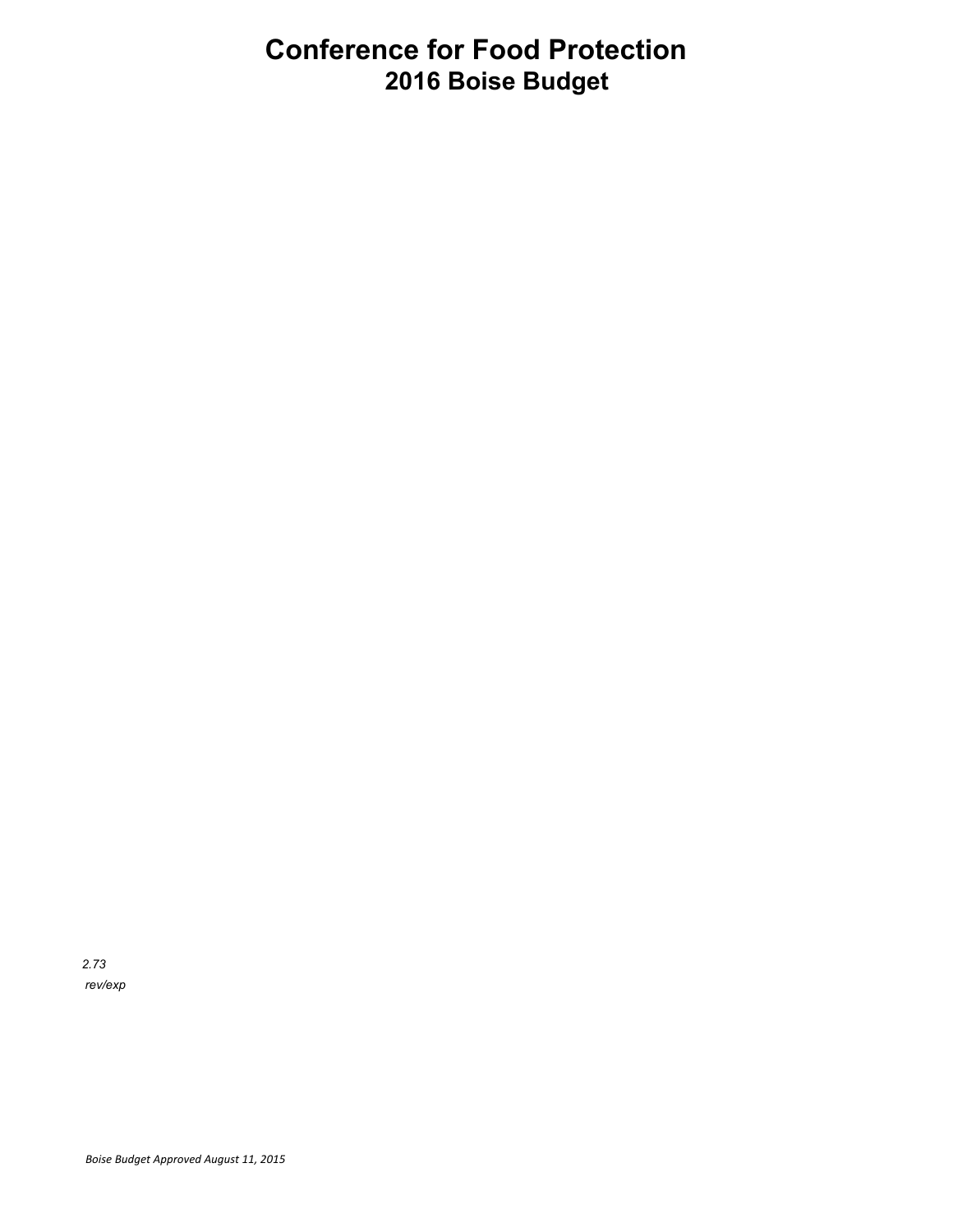## **Conference for Food Protection 2014 Orlando Budget**



| <b>Revenues</b>                                                                                                                                                              | Projected                                                                                                       |                                                                                      | Actual 2014                                                                                      |
|------------------------------------------------------------------------------------------------------------------------------------------------------------------------------|-----------------------------------------------------------------------------------------------------------------|--------------------------------------------------------------------------------------|--------------------------------------------------------------------------------------------------|
| Registration 300 pd @\$445<br>Workshop $200 \text{pd}$ @ \$150<br>Sponsorhips<br><b>Issue Sales/Guest Passes</b><br>Local Partnership                                        | \$133,500<br>\$30,000<br>\$116,000<br>\$1,000<br>\$40,000                                                       | Conf only<br>Wkshop only<br>Conf & Wkshp<br>Sponsorship<br><b>Issue Sales</b><br>LAC | \$119,705<br>\$1,950<br>\$96,330<br>\$105,000<br>\$1,350<br>\$43,000                             |
| <b>TOTAL</b>                                                                                                                                                                 | \$320,500                                                                                                       |                                                                                      | \$367,335                                                                                        |
| <b>Disbursements</b>                                                                                                                                                         |                                                                                                                 |                                                                                      |                                                                                                  |
| Rooms and parking<br>Supplies<br>Postage<br>Printing<br>Telephone<br><b>AV Rental</b><br>Workshop<br>Clerical<br><b>Assembly Transcript</b><br>Acknowledgements<br>Insurance | \$4,500<br>\$100<br>\$400<br>\$8,500<br>\$750<br>\$19,000<br>\$10,000<br>\$1,000<br>\$1,000<br>\$1,000<br>\$200 |                                                                                      | \$0<br>\$462<br>\$122<br>\$7,372<br>\$180<br>\$19,372<br>\$3,091<br>\$0<br>\$1,073<br>\$0<br>\$0 |
| Local Partnership<br>Catering<br><b>Eventbrite and Credit Cd Fee</b>                                                                                                         | <b>TBD</b><br>\$50,000<br>\$8,317                                                                               |                                                                                      | \$1,547<br>\$93,712<br>\$7,488                                                                   |

| <b>TOTAL</b> | \$104,767 | 3.06 | \$134,419 |
|--------------|-----------|------|-----------|
| <b>NET</b>   | \$215,733 |      | \$232,916 |